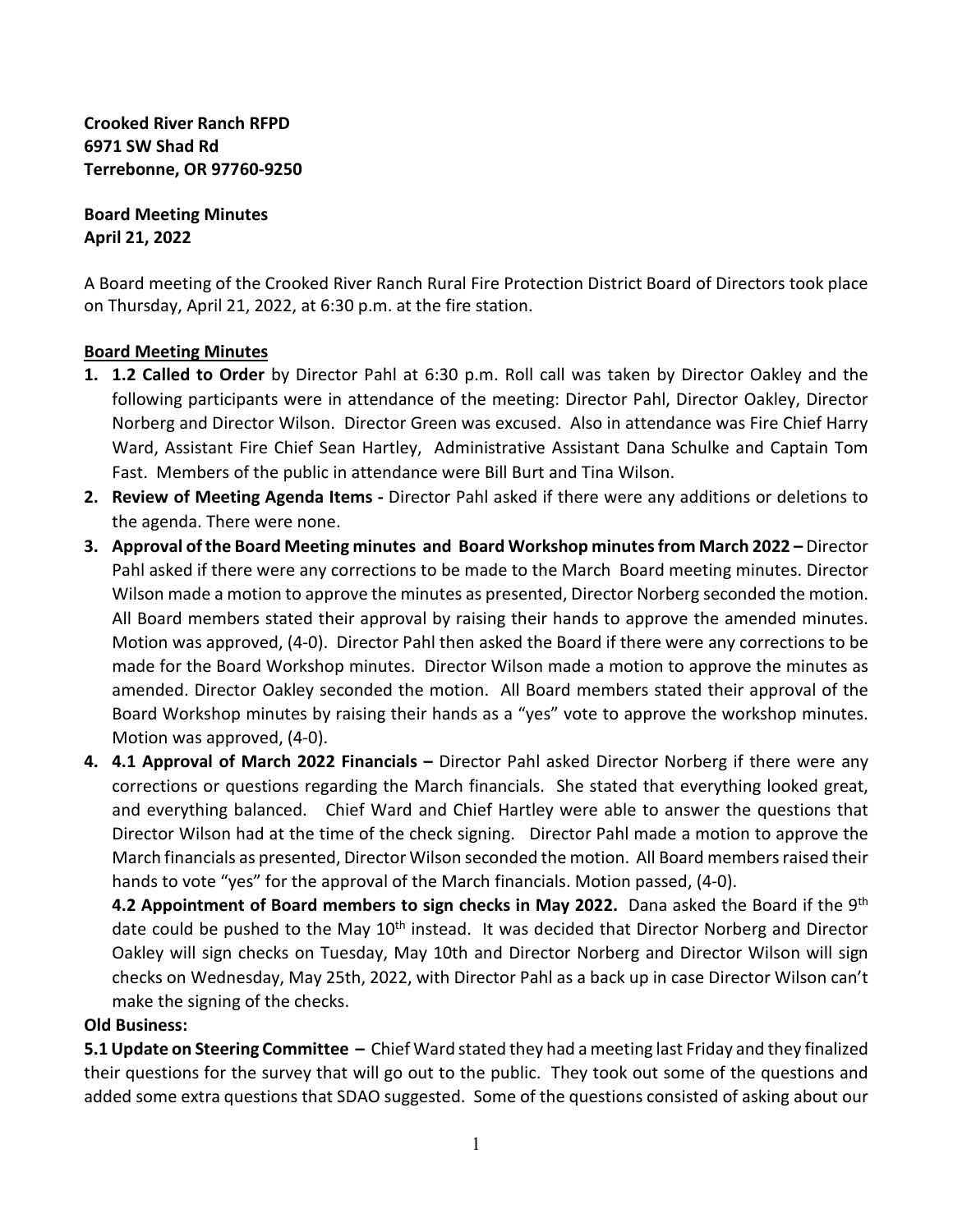services, how old they were for demographic purposes, and if they owned a home. These questions will be put in Survey Monkey as well as in a postcard to send out to the public. A QR Code will be on the postcard so they can point their phone to it, and it will take them right to Survey Money. Chief Ward stated his goal is to have it out the first of next month. A tentative date of May 21st has been set for the Stakeholders meeting. He stated that our mutual aid operations partners will be here as well, and can be in a different room from the other business owners. Chief Ward stated he will be getting ahold of Dan Olson from SDAO to assist in drafting the questions for the meeting. Director Pahl stated he will be asking two Board members to attend the meeting. Director Norberg stated that she can help out at this meeting and Director Wilson stated he can as well, if he is available.

**5.2 Update on the Emergency Preparedness Open House -** Chief Ward stated that we have four presenters for the Open House. Representatives from Bureau of Land Management, Oregon Department of Forestry, the State Fire Marshal's office, and Central Oregon Intergovernmental Council will be in attendance. Director Pahl asked how we are getting the word out for this event. Chief Ward stated it is on our website, we have a banner up here on the Ranch, as well as a social media blast on Nextdoor and Facebook. Director Pahl stated he will be attending the Open House as well as Director Norberg. Chief Ward stated that a few of our Community Service Volunteers will be assisting in the event.

**5.3 Further discussion on increasing the Fire Med membership fee-** In the Board packet there were answered questions from Systems Design West. This is regarding some billing questions the Board had and our Fire Med membership write-off's. Director Wilson had a question regarding our GEMT funds and if they get deposited into our ambulance billing revenue, Chief Hartley stated "yes" they do. Director Wilson stated that he did go to the Easter Egg hunt and passed out the Fire Med brochures to guests. He stated that the age group with children are more interested in the program, rather than the elderly population. He stated we need to hit every demographic on the Ranch to get a lot more memberships. A discussion ensued regarding how the program is being presented and discussed with the public, as well as the possibility of doing a mailing of a post card to the residents. Bill Burt suggested that we put an article in the Telegraph every month as it would not cost us anything. Chief Ward stated that we are working on getting a nicer, more professional looking display board to advertise the Fire Med program at all events. We are also looking into emailing out the Fire Med membership card to the residents and we will continue to brainstorm on more ideas for this program. We will revisit this topic on the August agenda.

## **New Business:**

**6.1 Review of 2020/2021 Workers Comp Claims** -As stated in the Fire Chief's report, Director Pahl asked for the number of workers comp claims we had in 2020/2021. Chief Ward stated we only had two, one consisted of a hand injury on a fire and the other was a member of the District that got overheated in training and we transported them to the hospital. Director Pahl stated that he is getting these types of topics to the Board to review and discuss for the future and let them be aware of them. He also stated that he would like to see a copy of our Insurance coverage for the property and vehicles at our next Board meeting. There was no further discussion on this topic.

**7. Fire Chief's Report** – the Chief's report was in the Board packet for review. Chief Ward stated that the buzz on our CERT/Community Service Volunteer applicants is very positive. He said he received an email from Ashley at Deschutes County Sheriff's office saying she has another person from Black Butte Fire who will be attending our CERT training in June. The Chief has been interviewing all the applicants